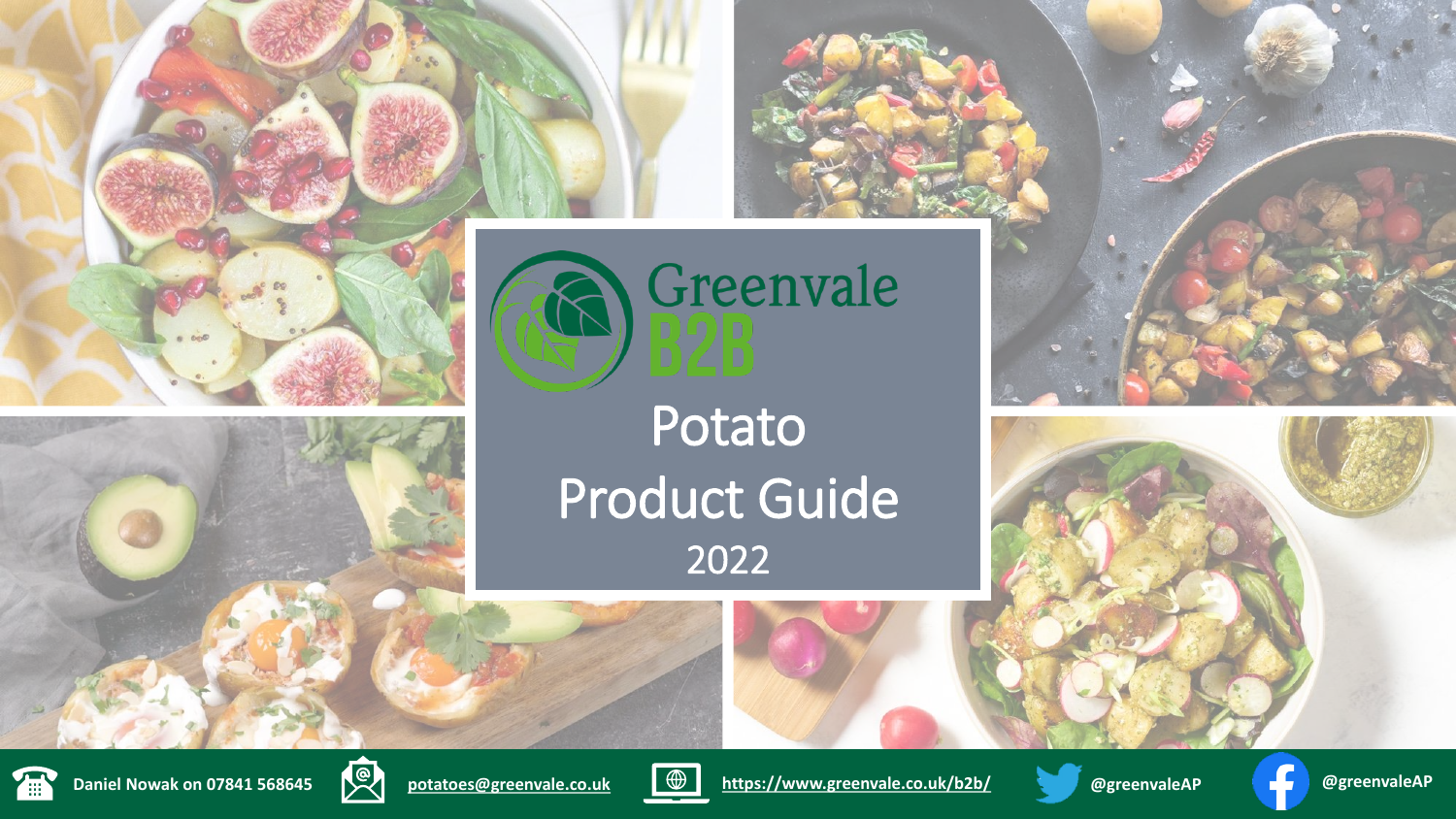## Our Potato Range

Welcome to our latest Greenvale B2B product guide providing details of our current potato ranges. Our experienced and dedicated team is well networked and we have the ability to supply nationally, operating direct from farm, or from our sites in East Anglia, Shropshire and the Scottish Borders.

Our long established partnerships with both UK and overseas growers, ensure we offer our customers the best range of potatoes all year round that delivers on taste, flavour, appearance and consistent cooking qualities.

We have a wide range of varieties to suit all tastes and requirements and importantly ensure we offer consistency. We can supply 100% British grown varieties, many of which are exclusive to Greenvale, including two of our most popular premium varieties, Jelly and Venezia.

From bulk, to bags, to boxes to pre-pack, our team is ready to help you choose the right variety and format.

All of our potatoes are procured by our Greenvale colleagues and meet all quality, farm assurance and technical requirements so you can be reassured by the fully traceable systems we have and uphold.

We look forward to helping you and hearing from you. Please get in touch with Daniel Nowak on **07841 568645** to find out more and to place your order.













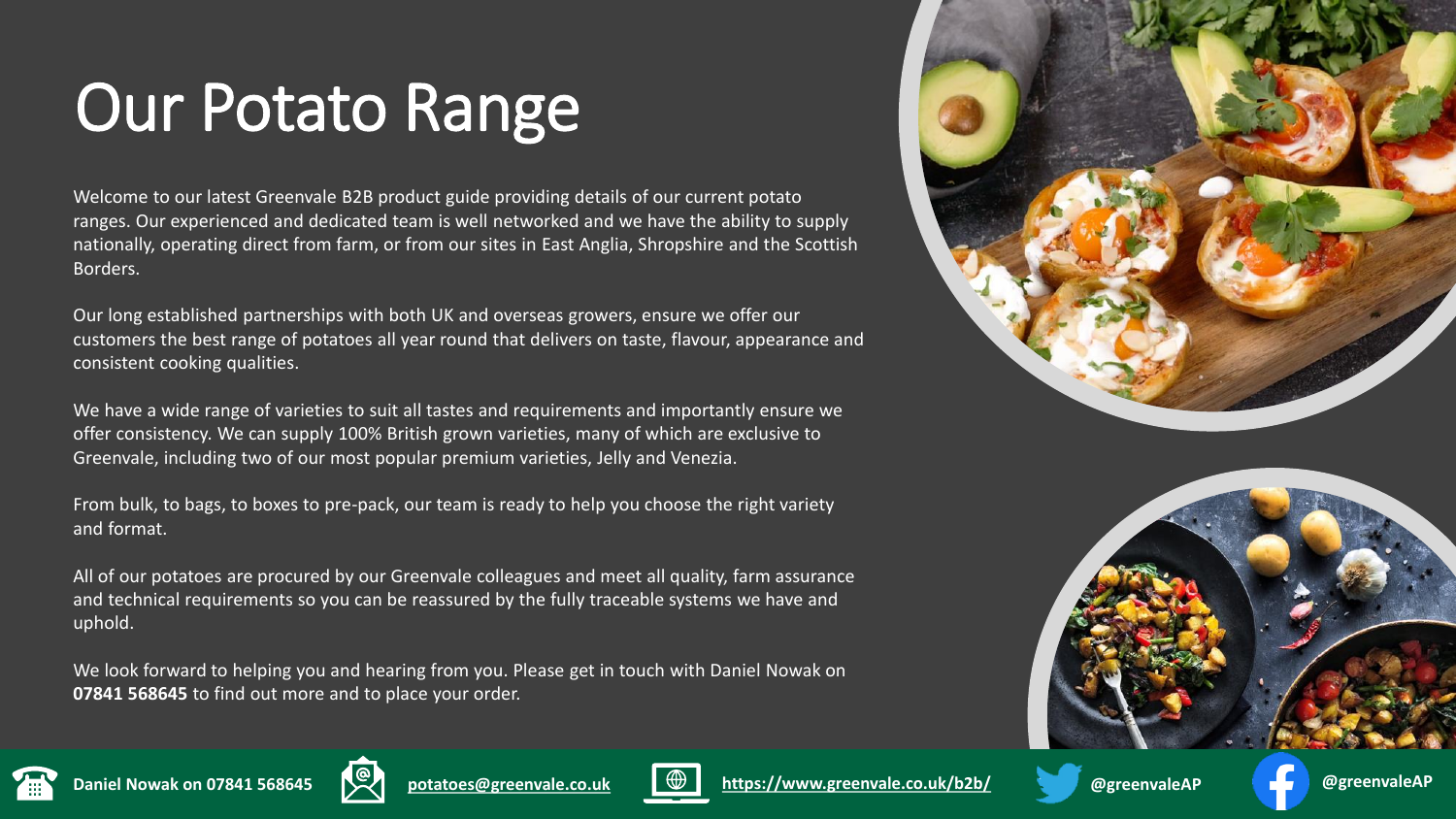### Our GreenVale Range

Our GreenVale range offer customers a consistently high quality range that delivers year round on taste. , Our range includes a premium offer using our exclusive varieties, such as Jelly and Venezia, carefully selected fresh potatoes suited for chipping and frying, weight and size graded baking potatoes, and well know established allrounder varieties. As with all of our range, orders are packed daily to guarantee the freshest supply.



**GreenVale Premium Potatoes** Only the most premium British varieties chosen and includes our most popular and in demand variety Jelly. Superior yellow flesh and an exceptional taste. Available in 25kg sacks.



Sized and weight graded baking potatoes – 40's, 50's, 60's 80's all available. Available in 15kg boxes

**GreenVale All-Rounder Potatoes**  Supplied from a limited selection of proven varieties, which deliver consistent taste & cooking results Available in 25kg sacks

### **GreenVale Premium Salad Potatoes**  Greenvale exclusive Venezia

Superior quality British salad potatoes Available in 10kg boxes

**GreenVale Chipping potatoes** Selected frying varieties Great texture and flavour

Available in 25kg sacks